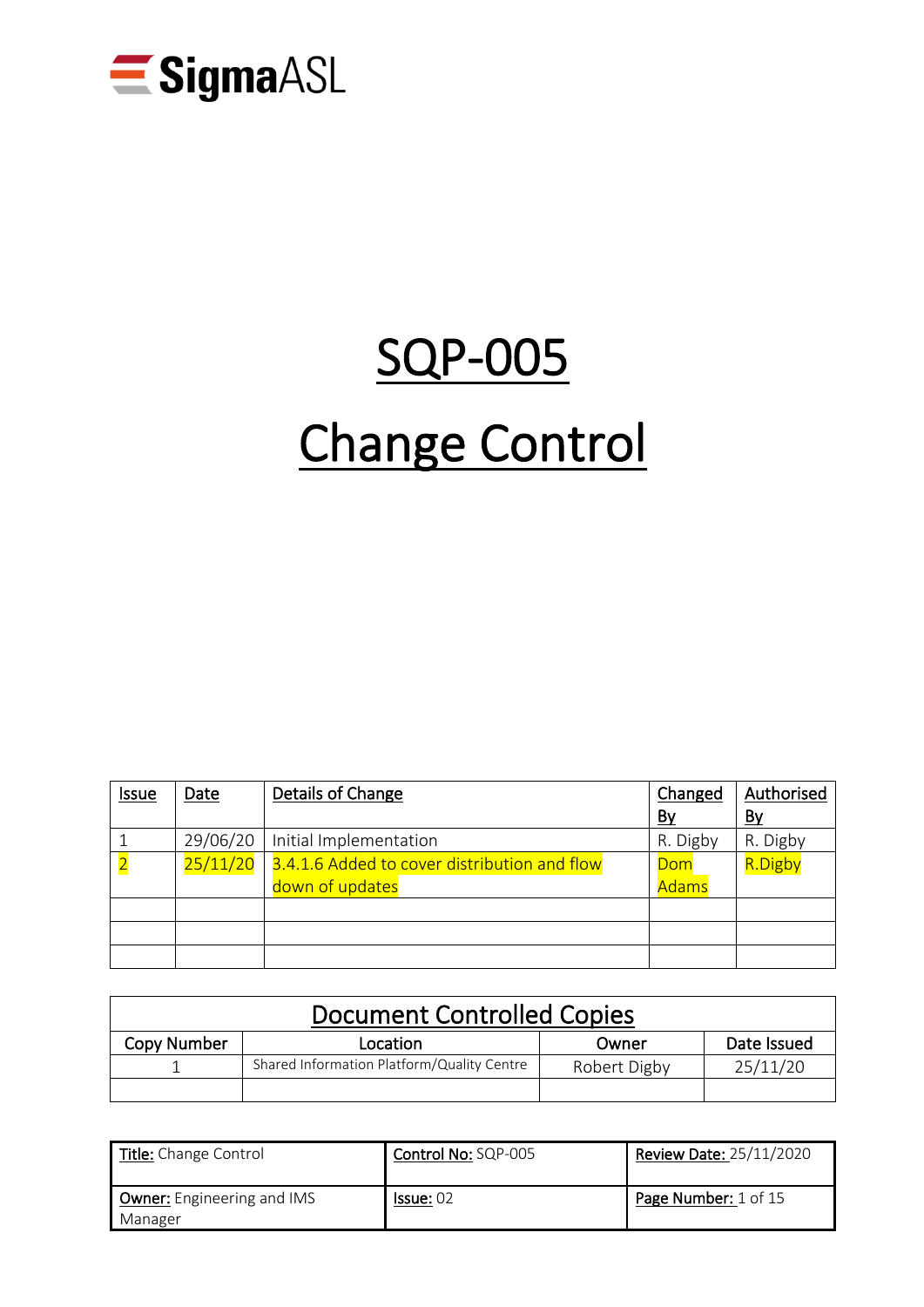

## Contents

| Title: Change Control                        | Control No: SQP-005 | <b>Review Date: 25/11/2020</b> |
|----------------------------------------------|---------------------|--------------------------------|
| <b>Owner:</b> Engineering and IMS<br>Manager | Is sue: 02          | Page Number: 2 of 15           |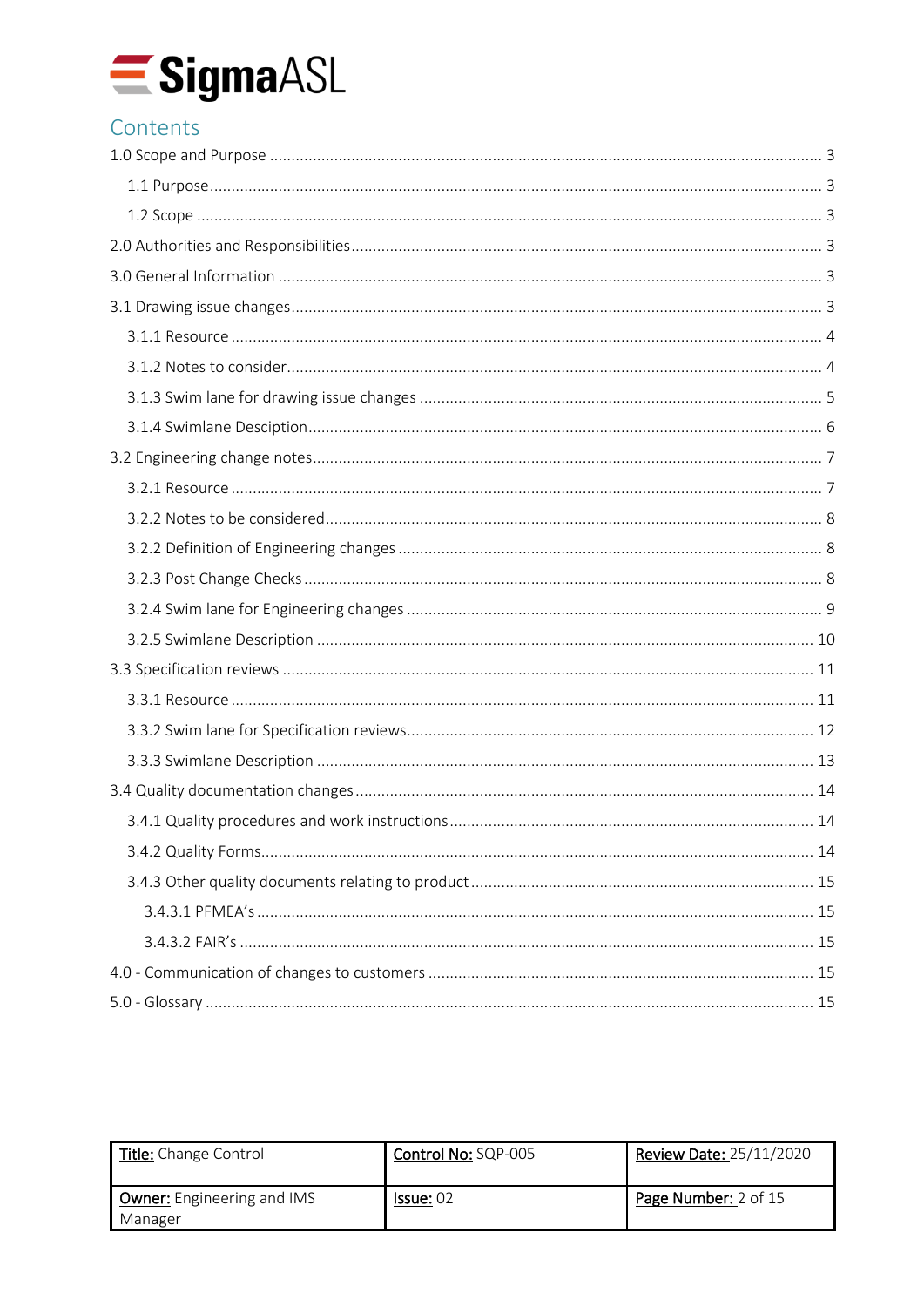

## <span id="page-2-0"></span>1.0 Scope and Purpose

#### <span id="page-2-1"></span>1.1 Purpose

The purpose of this procedure is to outline the methods used by Sigma ASL to control changes throughout the organisation in relationship to the QMS.

#### <span id="page-2-2"></span>1.2 Scope

This document will describe the tools used to track and apply changes throughout the business in relation to the following documentation.

- Drawings
- Specifications
- Procedures and work instructions
- Quality forms

## <span id="page-2-3"></span>2.0 Authorities and Responsibilities

It shall be the responsibility of the quality department to ensure all changes are documented, traceable and the flow down of changes including the implications of change to the relevant parties.

It shall be the responsibility of all Sigma ASL employees to inform the quality department immediately to any proposed changes listed above. Their responsibility also extends to using / referencing the most up to date versions of documentation (Where applicable).

## <span id="page-2-4"></span>3.0 General Information

Any changes for implementation shall have all impacts taken into consideration. These impacts can be, but shall not be limited to the following

- Costing
- Accreditation and relevant approvals for the product and premises
- Resourcing
- Lead time
- Stock and WIP

These possible impacts of change have been highlighted in the relevant swim lanes in this procedure. All the above impacts shall be communicated to the customer when firm numbers and implications have been determined. This is relevant for any areas of change or proposed change highlighted in this procedure.

## <span id="page-2-5"></span>3.1 Drawing issue changes

Drawing issue changes shall be carried out by the Engineering / quality department when a new revision is requested from the customer. Changes to the drawing may have a commercial impact on the business. Before using / working to a new issue the commercial impact shall be reviewed and accepted by Sigma ASL.

| Title: Change Control                 | Control No: SQP-005 | Review Date: 25/11/2020 |
|---------------------------------------|---------------------|-------------------------|
| Owner: Engineering and IMS<br>Manager | Is sue: 02          | Page Number: 3 of 15    |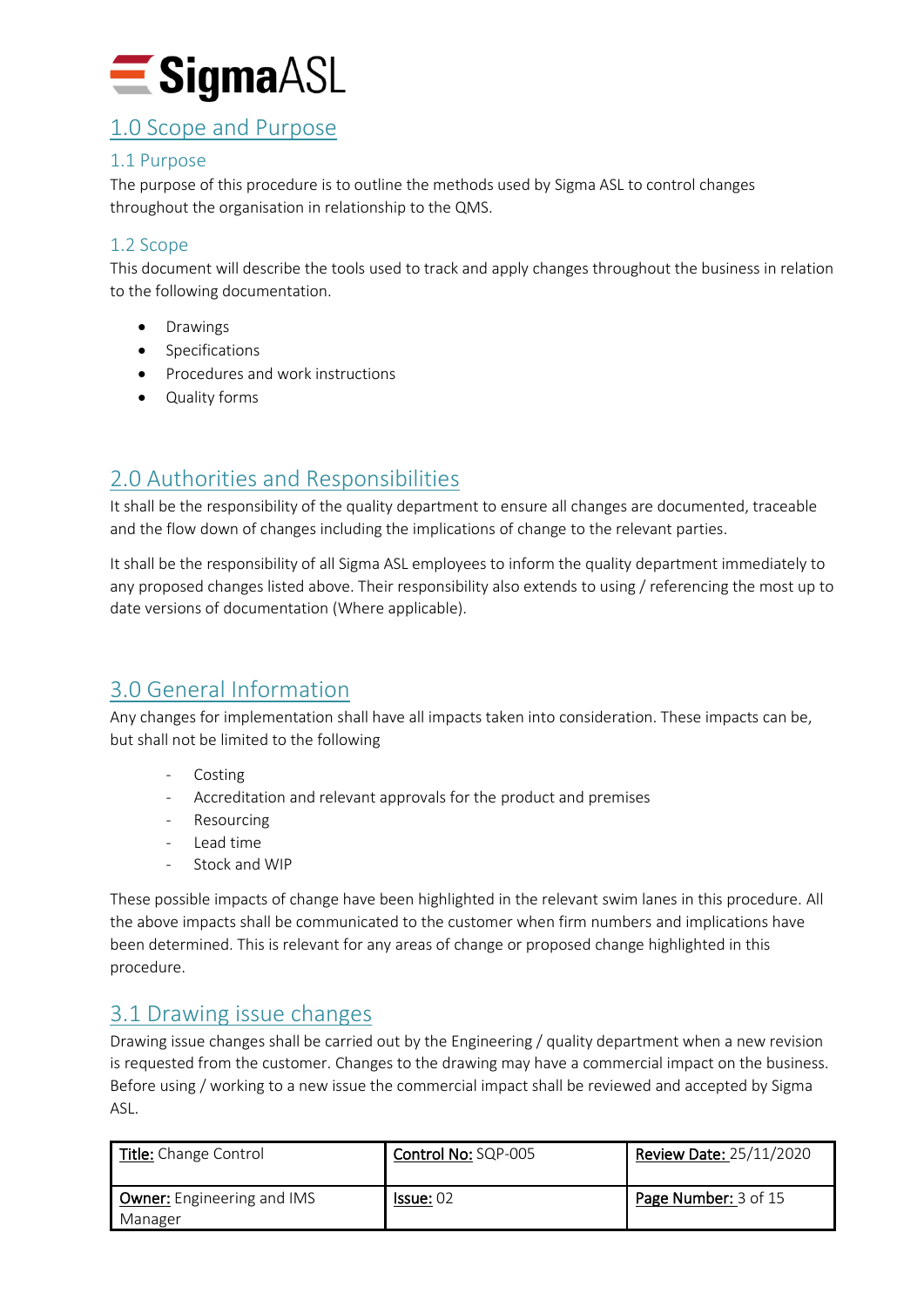

Drawing issue changes shall be carried out by an authorised person as stated in the Approved Signatories List (ASL).

Drawing issue changes shall require the part to have a new contract review as per procedure SQP-003.

#### <span id="page-3-0"></span>3.1.1 Resource

- Drawing / Engineering change note form QD002
- Drawing change log
- Drawing log

#### <span id="page-3-1"></span>3.1.2 Notes to consider

Once the Drawing issue change has been carried out a FAIR must be completed and submitted to the customer in accordance with FAIR SQP-010

| Title: Change Control                 | Control No: SQP-005 | <b>Review Date: 25/11/2020</b> |
|---------------------------------------|---------------------|--------------------------------|
| Owner: Engineering and IMS<br>Manager | Is sue: 02          | Page Number: 4 of 15           |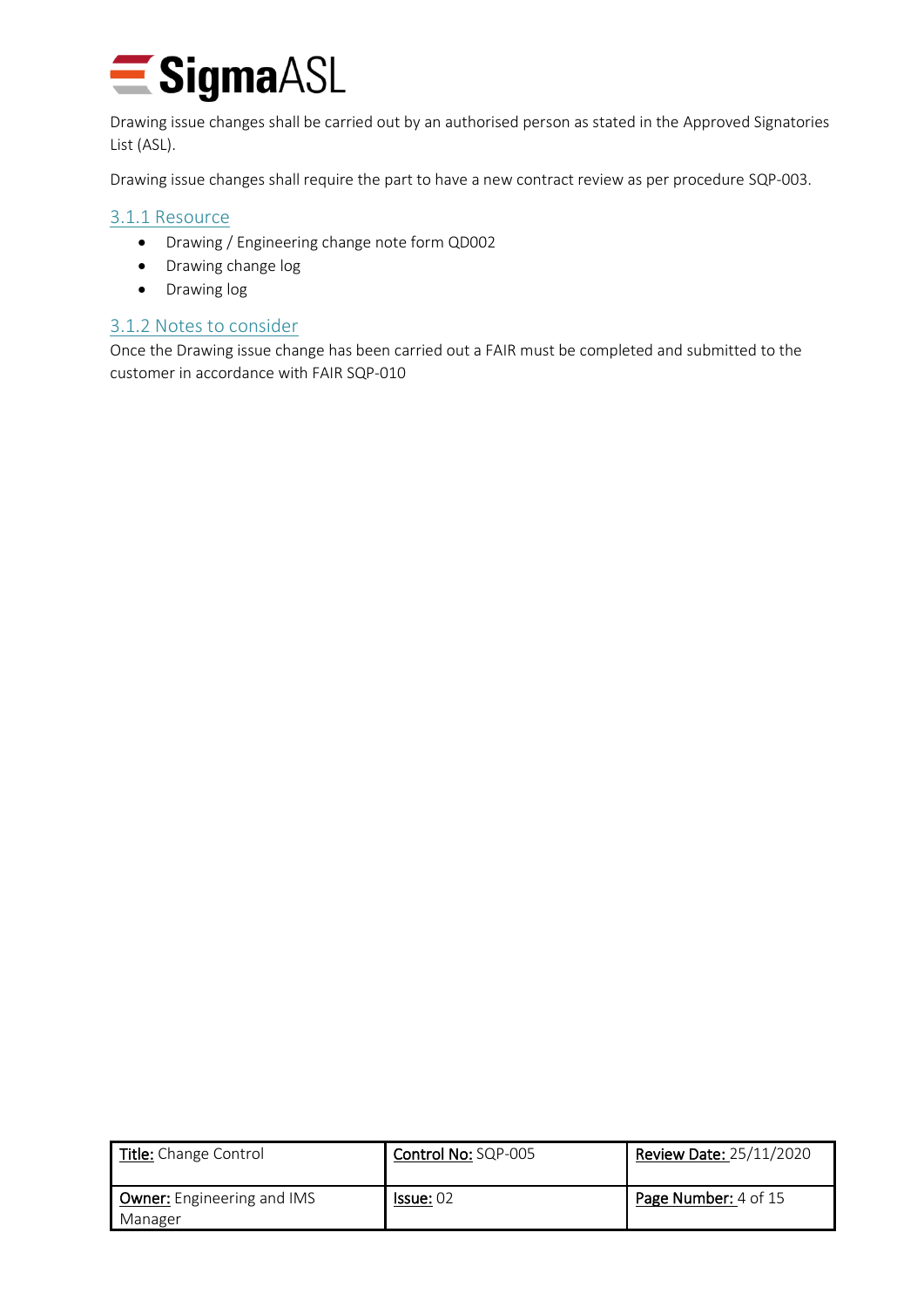

## <span id="page-4-0"></span>3.1.3 Swim lane for drawing issue changes



| Title: Change Control                 | Control No: SQP-005 | Review Date: 25/11/2020 |
|---------------------------------------|---------------------|-------------------------|
| Owner: Engineering and IMS<br>Manager | Is sue: 02          | Page Number: 5 of 15    |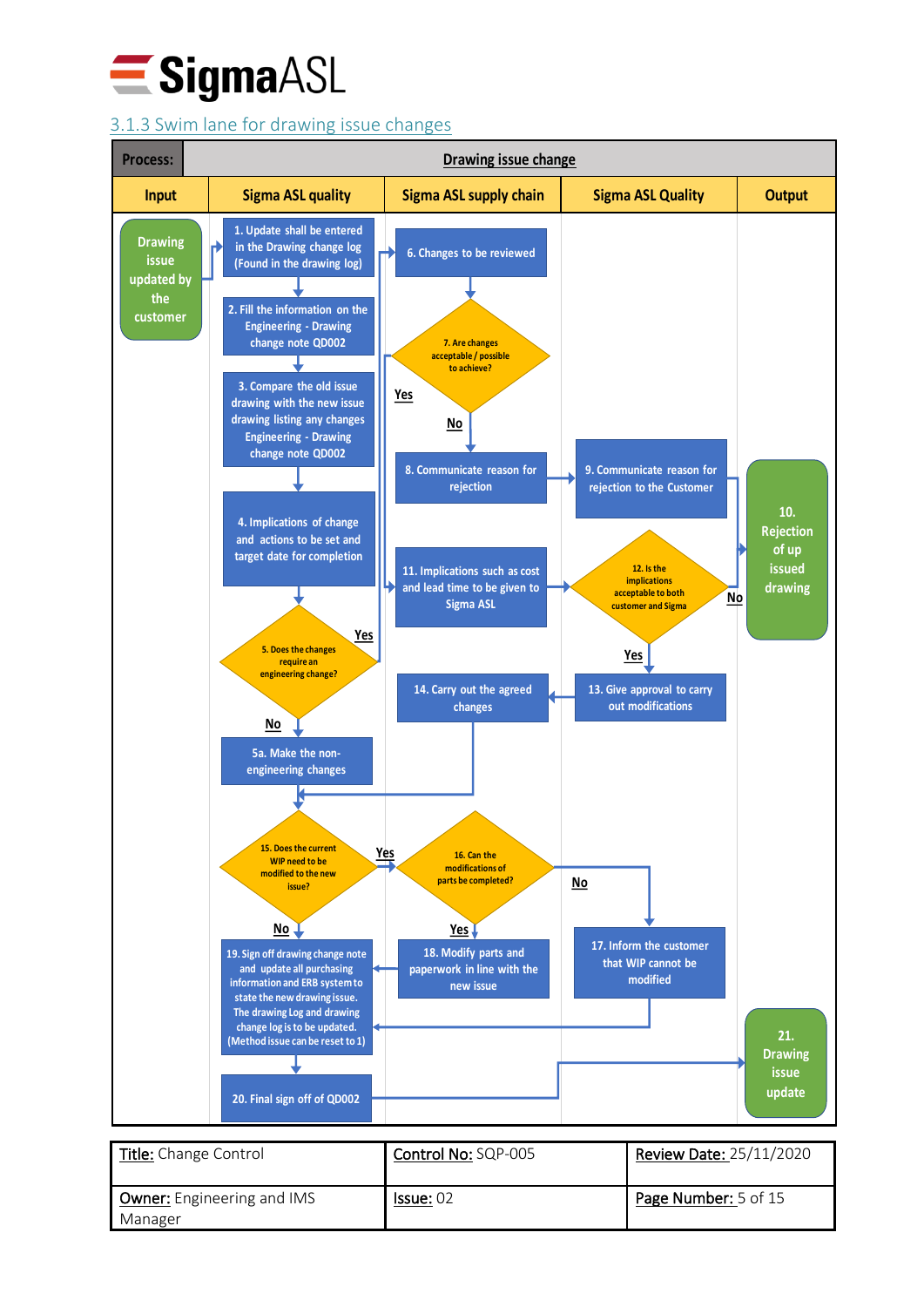

## <span id="page-5-0"></span>3.1.4 Swimlane Desciption

| <b>Start</b>          | Drawing issue updated by the customer                                                                                                           |                                                                                        |                                | Input |
|-----------------------|-------------------------------------------------------------------------------------------------------------------------------------------------|----------------------------------------------------------------------------------------|--------------------------------|-------|
|                       |                                                                                                                                                 |                                                                                        |                                |       |
| $\mathbf{1}$          | Update shall be entered in the drawing change log<br><b>Action</b>                                                                              |                                                                                        |                                |       |
|                       | (Found in the drawing log)                                                                                                                      |                                                                                        |                                |       |
| $\overline{2}$        |                                                                                                                                                 | Fill the information on the engineering / drawing change note                          | <b>Action</b>                  |       |
|                       | Form number QD002                                                                                                                               |                                                                                        |                                |       |
| 3                     |                                                                                                                                                 | Compare the old issue drawing with the new issue drawing listing any                   | <b>Action</b>                  |       |
|                       | changes.                                                                                                                                        |                                                                                        |                                |       |
| 4                     |                                                                                                                                                 | Changes to be listed on the engineering / drawing change note QD002                    | <b>Action</b>                  |       |
|                       | List this information on QD002                                                                                                                  | Implications of change and actions to be set and target date for completion            |                                |       |
|                       |                                                                                                                                                 |                                                                                        |                                |       |
|                       |                                                                                                                                                 | Impact of proposed changes shall be considered such as, but not limited to;            |                                |       |
|                       | Costing                                                                                                                                         |                                                                                        |                                |       |
|                       |                                                                                                                                                 | Accreditation and relevant approvals for the product and premises                      |                                |       |
|                       | Resourcing                                                                                                                                      |                                                                                        |                                |       |
|                       | Lead time                                                                                                                                       |                                                                                        |                                |       |
|                       | Stock and WIP                                                                                                                                   |                                                                                        |                                |       |
| 5                     | Does the changes require an engineering change?                                                                                                 |                                                                                        | <b>Decision</b>                |       |
|                       |                                                                                                                                                 | Engineering changes are dimensional / processing changes. Non-engineering              |                                |       |
|                       |                                                                                                                                                 | changes can include re-draw of drawing / something that does not change the            |                                |       |
|                       | current method of manufacture.                                                                                                                  |                                                                                        |                                |       |
|                       | I yes move to section 6<br>$\overline{\phantom{a}}$                                                                                             |                                                                                        |                                |       |
|                       | If no move to section 5A                                                                                                                        |                                                                                        |                                |       |
| <b>5A</b>             | <b>Action</b><br>Make the non-engineering changes                                                                                               |                                                                                        |                                |       |
|                       | Move to section 15                                                                                                                              |                                                                                        |                                |       |
| 6                     | <b>Action</b><br>Changes to be reviewed                                                                                                         |                                                                                        |                                |       |
|                       | The supplier shall review the changes stated on the form QD002 and review the new                                                               |                                                                                        |                                |       |
|                       | issue drawing.                                                                                                                                  |                                                                                        |                                |       |
| $\overline{7}$        | Are changes acceptable / possible to achieve?<br><b>Decision</b>                                                                                |                                                                                        |                                |       |
|                       |                                                                                                                                                 | If yes the supplier will sign off in the relevant section on QD002 and return to Sigma |                                |       |
|                       |                                                                                                                                                 | ASL Quality / Engineering department. (Move to section 11)                             |                                |       |
|                       |                                                                                                                                                 | If No the supplier will enter reject onto form QD002 and sign (also see section 8.)    |                                |       |
| 8                     | Communicate reason for rejection                                                                                                                |                                                                                        | <b>Action</b>                  |       |
| 9                     | Supplier will send the reason why they must reject the engineering change.                                                                      |                                                                                        |                                |       |
|                       | Communicate reason for rejection to the customer<br><b>Action</b>                                                                               |                                                                                        |                                |       |
|                       | Sigma Quality / Engineering to send reasons for rejection (QD002 and other<br>supporting documents) to the customer                             |                                                                                        |                                |       |
| 10                    | Rejection of up issued drawing<br>Output                                                                                                        |                                                                                        |                                |       |
| 11                    |                                                                                                                                                 |                                                                                        | <b>Action</b>                  |       |
|                       | Implementations such as cost and lead time to be given to Sigma ASL<br>This information will be provided as supporting documentation with QD002 |                                                                                        |                                |       |
| 12                    |                                                                                                                                                 | Is the implications acceptable to both customer and sigma ASL                          | <b>Decision</b>                |       |
|                       |                                                                                                                                                 | Control No: SQP-005                                                                    | <b>Review Date: 25/11/2020</b> |       |
| Title: Change Control |                                                                                                                                                 |                                                                                        |                                |       |
|                       | <b>Owner:</b> Engineering and IMS                                                                                                               | Issue: 02                                                                              | Page Number: 6 of 15           |       |
|                       | Manager                                                                                                                                         |                                                                                        |                                |       |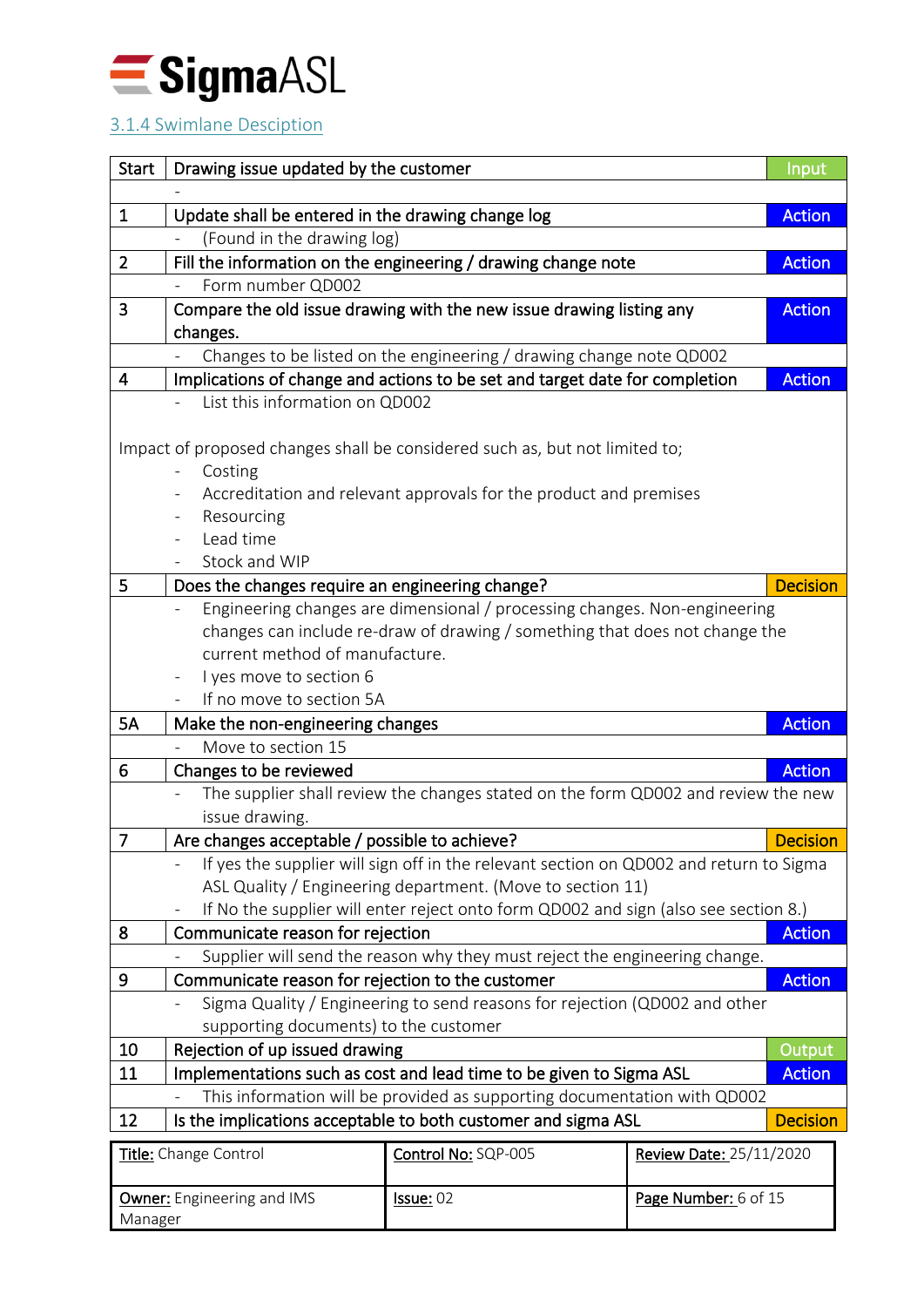

|    | Both the customer and Sigma ASL quality/engineering will sign off in the relevant    |                 |  |
|----|--------------------------------------------------------------------------------------|-----------------|--|
|    | section of QD002 (Agreement of proposed changes) If no see section 10 if yes see     |                 |  |
|    | section 13.                                                                          |                 |  |
| 13 | Give approval to carry out modifications                                             | <b>Action</b>   |  |
|    | Send a signed copy of QD002 to the supplier and authorise the modifications          |                 |  |
| 14 | Carry out the agreed changes                                                         | <b>Action</b>   |  |
|    | Supplier shall make the modification agreed                                          |                 |  |
| 15 | Does the current WIP need to be modified to the new issue?                           | <b>Decision</b> |  |
|    | Check with the customer if they will accept any current WIP to be provided to the    |                 |  |
|    | current drawing issue or if they would like it modified to the new issued drawing    |                 |  |
|    | If yes see section 16                                                                |                 |  |
|    | If no see section 19                                                                 |                 |  |
| 16 | Can the modification of parts be completed?                                          | <b>Decision</b> |  |
|    | Supplier will asses if WIP can be modified to the new issue                          |                 |  |
|    | If No see section 17                                                                 |                 |  |
|    | If yes see section 18                                                                |                 |  |
| 17 | Inform the customer that WIP cannot be modified                                      | <b>Action</b>   |  |
|    |                                                                                      |                 |  |
| 18 | Modify parts and paperwork in line with the new issue                                | <b>Action</b>   |  |
|    |                                                                                      |                 |  |
| 19 | Sign off drawing change note and update all purchasing information and ERB           | <b>Action</b>   |  |
|    | system to state the new drawing issue. The drawing Log and drawing change            |                 |  |
|    | log is to be updated. (Method issue can be reset to 1)                               |                 |  |
|    |                                                                                      |                 |  |
| 20 | Final sign-off of QD002                                                              | <b>Action</b>   |  |
|    | Sign the 'Final sign off' of QD002 including the date of implementation and store on |                 |  |
|    | the Network                                                                          |                 |  |
| 21 | Drawing issue update complete                                                        | Output          |  |
|    |                                                                                      |                 |  |

## <span id="page-6-0"></span>3.2 Engineering change notes

Engineering changes shall be made when there is a change to the processes / methods of manufacture for the part. Engineering changes are to be managed out by the Engineering / quality department.

*(The drawing change process in 3.1 shall be used instead of the engineering change procedure for process / manufacturing changes attributed to a drawing issue change)*

Engineering change notes shall be carried out by an authorised person as stated in the ASD

## <span id="page-6-1"></span>3.2.1 Resource

- Drawing / Engineering change note form QD002
- Engineering change log

| Title: Change Control                        | Control No: SQP-005 | <b>Review Date: 25/11/2020</b> |
|----------------------------------------------|---------------------|--------------------------------|
| <b>Owner:</b> Engineering and IMS<br>Manager | Is sue: 02          | Page Number: 7 of 15           |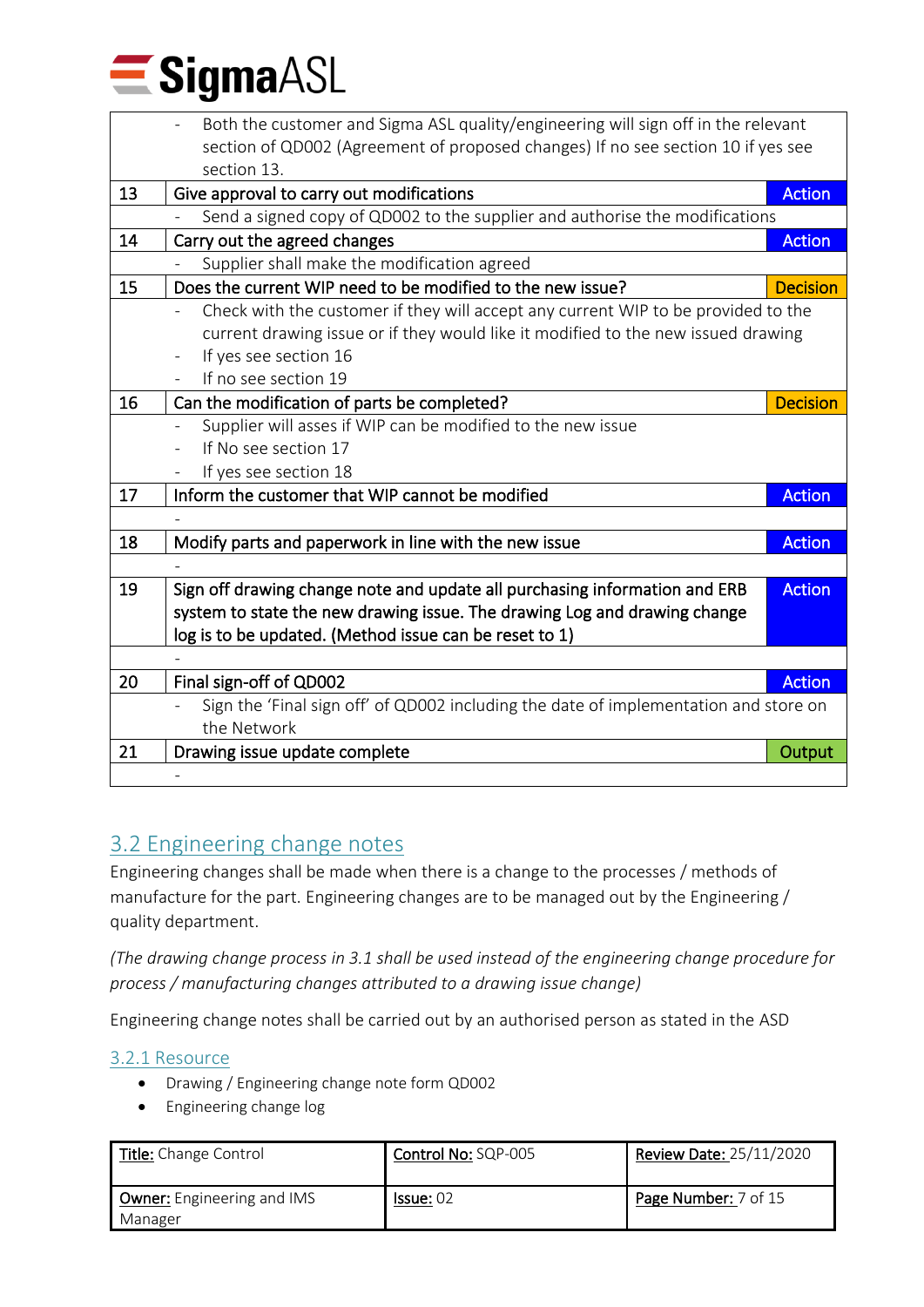

#### <span id="page-7-0"></span>3.2.2 Notes to be considered

Once the Engineering change has been carried out a Delta FAIR as per AS9102, shall be completed and submitted to the customer in accordance with FAIR SQP-010. The decision as to whether a FAIR is required shall fall with the Quality Department who shall check the customer's specifications and contact the customer to discuss the requirement if necessary.

Changes that affect other processes within Sigma ASL shall be noted within Engineering Change Note QD002. Once reviewed and acknowledged by the department the representative shall sign and date next to the action.

## <span id="page-7-1"></span>3.2.2 Definition of Engineering changes

The definition for an engineering change shall consist of the following but customer specific requirements are as per SQP-005 Appendix A;

- Change / modifications to the defined process agreed upon by the part FAIR.
- Change of supply source for processes / manufacture.

### <span id="page-7-2"></span>3.2.3 Post Change Checks

After the engineering change has been approved, as shown in the below swim lane results of the change shall (if required) be submitted to Sigma ASL whom will communicate these up to the customer. The results will state:

- Part conformity
- Any changes on capacity / Lead times
- Any potential further risks

| Title: Change Control                 | Control No: SQP-005 | Review Date: 25/11/2020     |
|---------------------------------------|---------------------|-----------------------------|
| Owner: Engineering and IMS<br>Manager | Is sue: 02          | <b>Page Number:</b> 8 of 15 |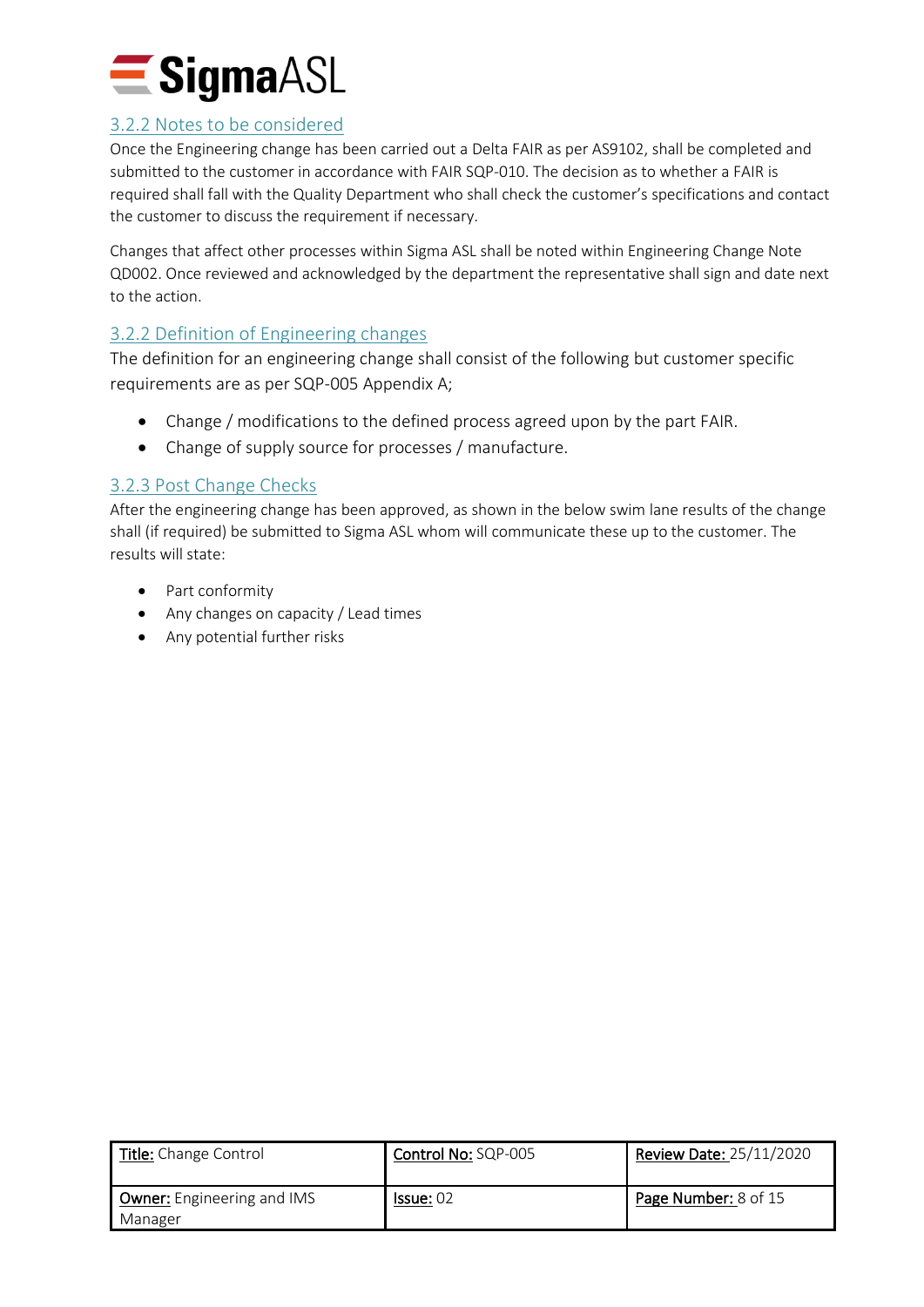

## <span id="page-8-0"></span>3.2.4 Swim lane for Engineering changes



| Title: Change Control                 | Control No: SQP-005 | <b>Review Date: 25/11/2020</b> |
|---------------------------------------|---------------------|--------------------------------|
| Owner: Engineering and IMS<br>Manager | Is sue: 02          | Page Number: 9 of 15           |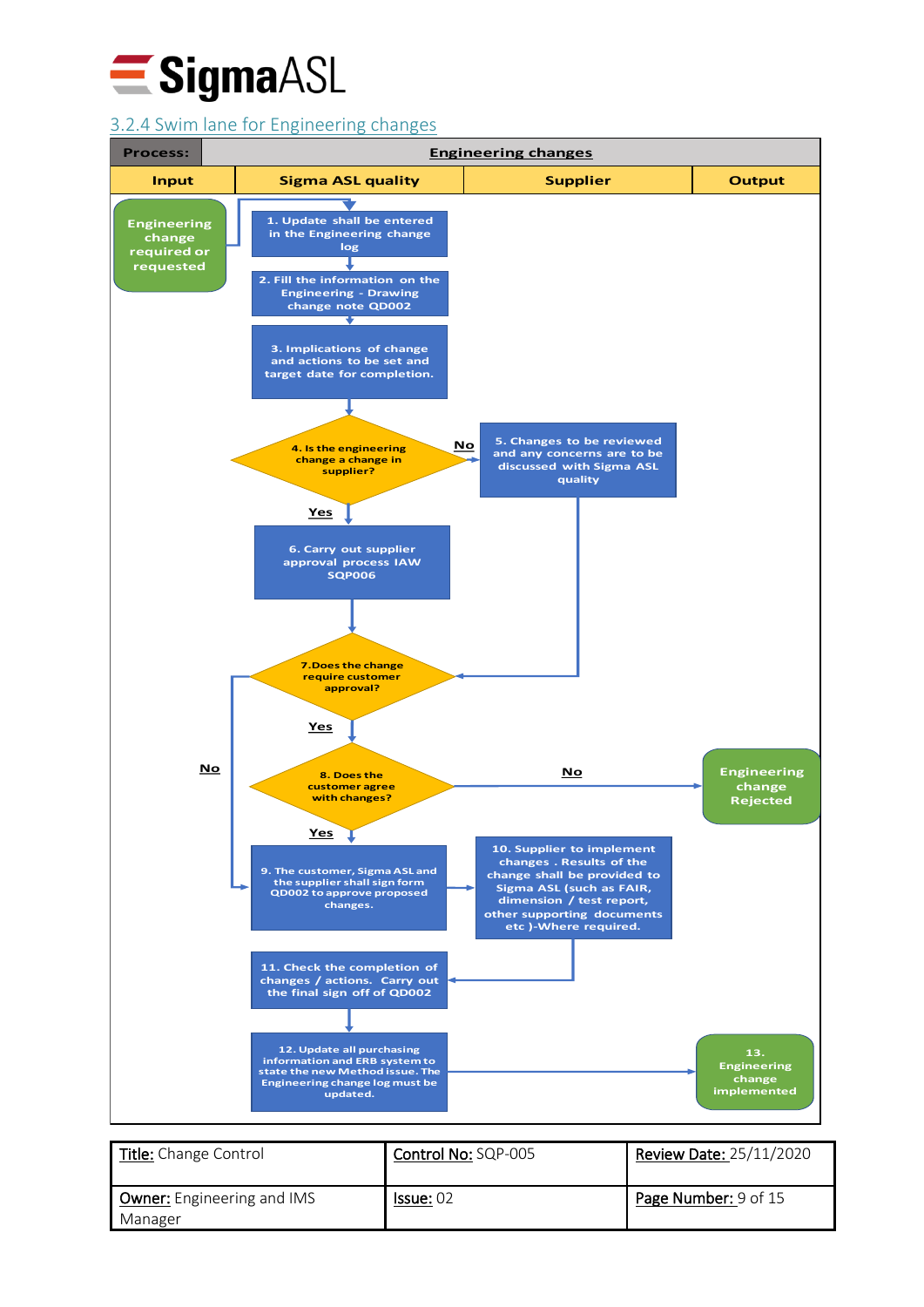

## <span id="page-9-0"></span>3.2.5 Swimlane Description

| <b>Start</b>   | Engineering change required or requested                                             | <b>Input</b>    |
|----------------|--------------------------------------------------------------------------------------|-----------------|
|                | An engineering change has been requested by the customer or is required for          |                 |
|                | production purposes.                                                                 |                 |
| $\mathbf{1}$   | Update shall be entered in the engineering change log                                | <b>Action</b>   |
|                | Enter the necessary information in the Engineering change log.                       |                 |
| $\overline{2}$ | Fill the information on the Engineering - Drawing change note QD002                  | <b>Action</b>   |
|                | Fill out change note QD002 with all the necessary information.                       |                 |
| 3              | Implications of change and actions to be set and target date for completion.         | <b>Action</b>   |
|                | Where actions have been set, the name of the person delegated shall be stated.       |                 |
|                | When actions have been complete the person who completed it will sign and date       |                 |
|                | next to the action.                                                                  |                 |
| 4              | Is the engineering change a change in supplier?                                      | <b>Decision</b> |
|                | Does this change mean a different supplier is required? For example if the casting   |                 |
|                | method changes from sand to investment casting a different supplier will likely need |                 |
|                | to be used/found.                                                                    |                 |
| 5              | Changes to be reviewed and any concerns are to be discussed with Sigma ASL           | <b>Action</b>   |
|                | quality                                                                              |                 |
|                | Impact of proposed changes shall be considered such as, but not limited to;          |                 |
|                | Costing                                                                              |                 |
|                | Accreditation and relevant approvals for the product and premises                    |                 |
|                | Resourcing                                                                           |                 |
|                | Lead time                                                                            |                 |
|                | Stock and WIP                                                                        |                 |
| 6              | Carry out supplier approval process IAW SQP006                                       | <b>Action</b>   |
|                | Supplier to be approved inline with SQP006.                                          |                 |
| 7              | Does the change require customer approval?                                           | <b>Decision</b> |
|                | Check the customer specifications if the type of change requires approval. This can  |                 |
|                | also be found in SQP-005 appendix A.                                                 |                 |
| 8              | Does the customer agree with changes?                                                | <b>Decision</b> |
|                | Discuss the change with the customer.                                                |                 |
| 9              | The customer, Sigma ASL and the supplier shall sign form QD002 to approve            | <b>Action</b>   |
|                | proposed changes.                                                                    |                 |
|                | All parties to sign off the form.                                                    | <b>Action</b>   |
| 10             | Supplier to implement changes. Results of the change shall be provided to            |                 |
|                | Sigma ASL (such as FAIR, dimension / test report, other supporting documents         |                 |
|                | etc)-Where required.                                                                 |                 |
| 11             | Check the completion of changes / actions. Carry out the final sign off of<br>QD002  | <b>Action</b>   |
|                | If possible, attached any supporting evidence of change to the change note.          |                 |
|                | Ensure actions have been signed off in the 'Actions' section of the form.            |                 |
| 12             | Update all purchasing information and ERB system to state the new Method             | <b>Action</b>   |
|                | issue. The Engineering change log must be updated.                                   |                 |
|                |                                                                                      |                 |
|                | Title: Change Control<br>Control No: SOP-005<br><b>Review Date: 25/11/2020</b>       |                 |

| Title: Change Control      | Control No: SQP-005 | <b>Review Date: 25/11/2020</b> |
|----------------------------|---------------------|--------------------------------|
| Owner: Engineering and IMS | <b>Issue: 02</b>    | Page Number: 10 of 15          |
| Manager                    |                     |                                |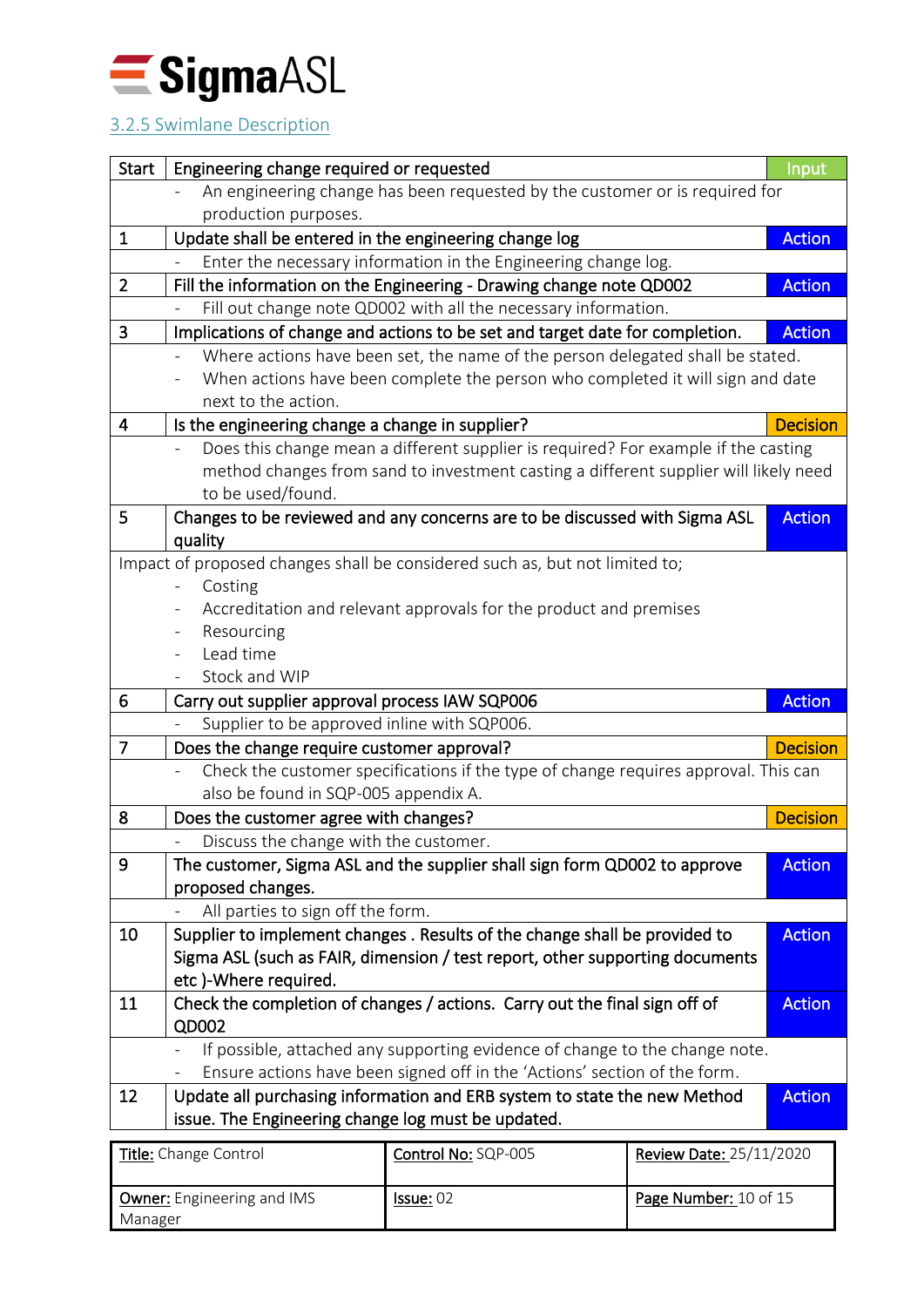## **SigmaASL**

| $\Omega$ . If continuously a showng insular control.       |  |
|------------------------------------------------------------|--|
| - Save the engineering change note onto the company server |  |

## 13 | Engineering change implemented **Containers** Containers and Output

## <span id="page-10-0"></span>3.3 Specification reviews

The Sigma ASL Quality Department shall be responsible for the review of specifications and the final sign-off of specs prior to implementation.

Specification changes shall be carried out where required.

The relevant departments / people within Sigma ASL will be informed on changes affecting them itemised on QD001. Once they have reviewed and are acceptable for implementation, they shall sign and date next to their actions.

Risks identified shall be mitigated within form QD001 relevant to this process.

Once complete the specification update form shall be attached to the new issued spec and saved in the specification folder of the common drive.

Specification reviews shall be carried out by an authorised person as stated in the ASD

Sign off for risk analysis of specification reviews shall only be carried out by personnel approved in the ASD.

#### <span id="page-10-1"></span>3.3.1 Resource

- Specification Log
- Specification update form QD001

| <b>Title:</b> Change Control                 | Control No: SQP-005 | <b>Review Date: 25/11/2020</b> |
|----------------------------------------------|---------------------|--------------------------------|
| <b>Owner:</b> Engineering and IMS<br>Manager | Is sue: 02          | Page Number: 11 of 15          |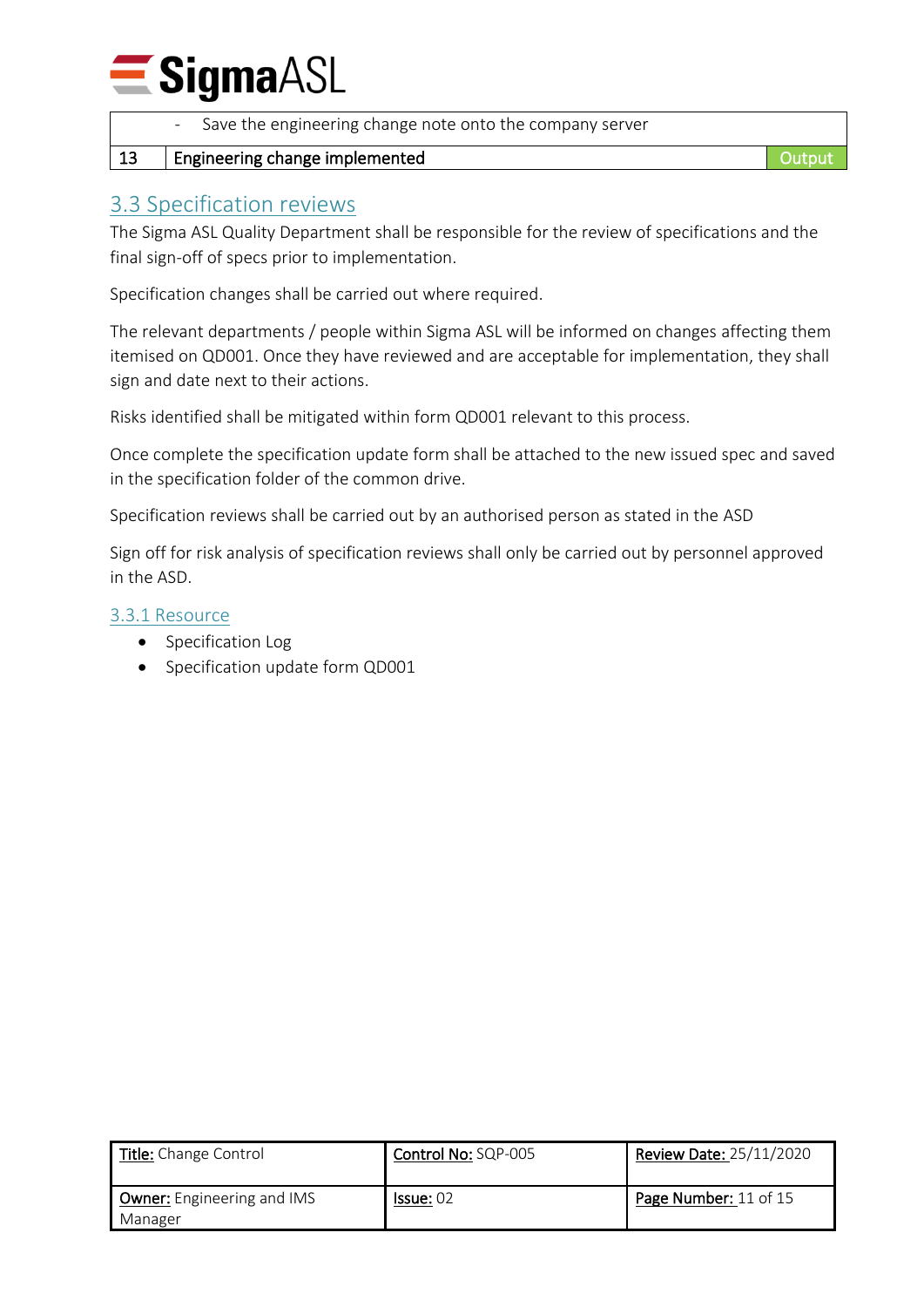

## <span id="page-11-0"></span>3.3.2 Swim lane for Specification reviews



| Title: Change Control                        | Control No: SQP-005 | Review Date: 25/11/2020 |
|----------------------------------------------|---------------------|-------------------------|
| <b>Owner:</b> Engineering and IMS<br>Manager | Is sue: 02          | Page Number: 12 of 15   |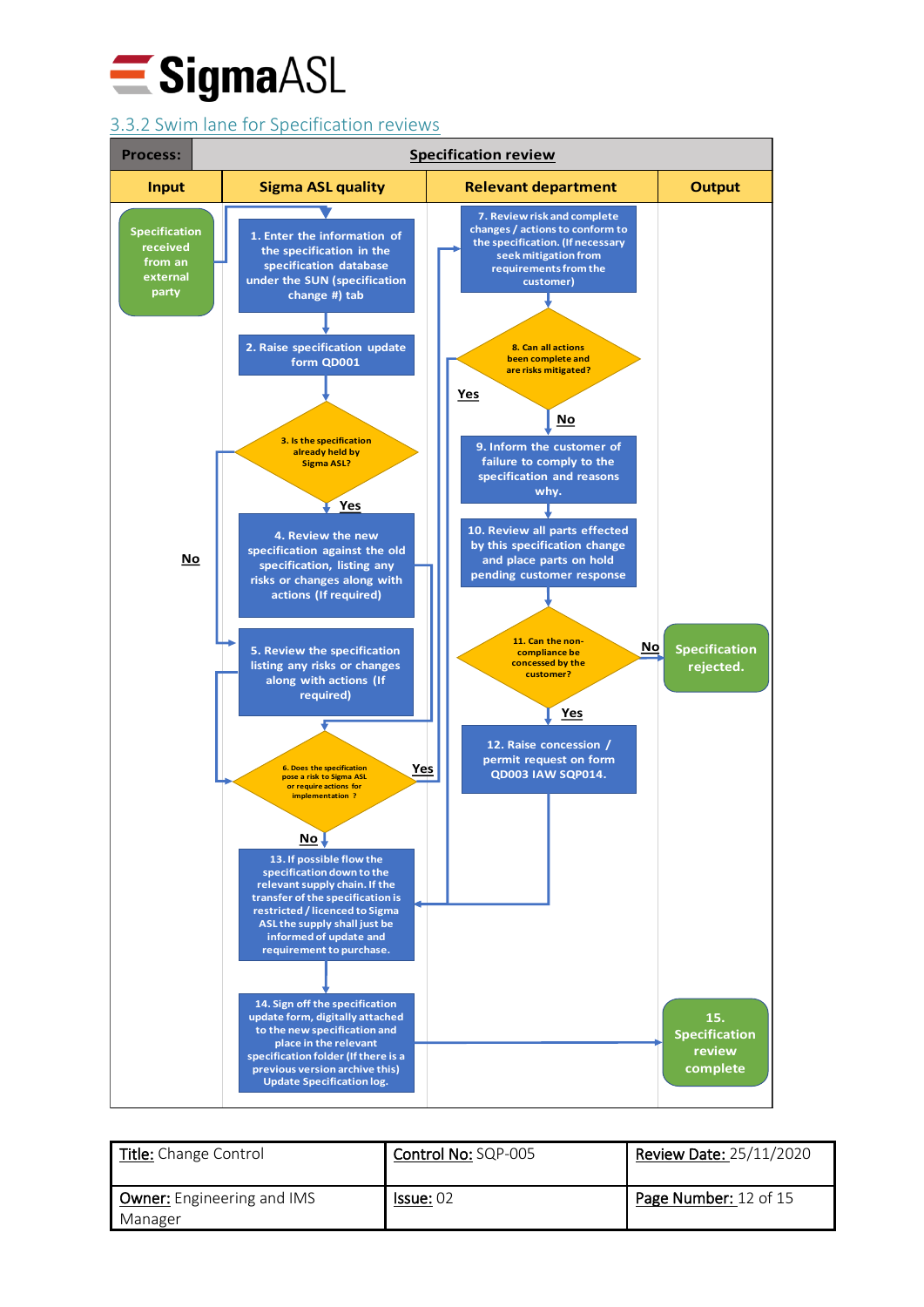

## <span id="page-12-0"></span>3.3.3 Swimlane Description

| <b>Start</b>                           | Specification received from an external party                                                   |                                                                                        | Input                   |                 |
|----------------------------------------|-------------------------------------------------------------------------------------------------|----------------------------------------------------------------------------------------|-------------------------|-----------------|
|                                        | Specification received/purchased                                                                |                                                                                        |                         |                 |
| $\mathbf{1}$                           |                                                                                                 | Enter the information of the specification in the specification database under         |                         | <b>Action</b>   |
|                                        | the SUN (specification change #) tab                                                            |                                                                                        |                         |                 |
|                                        |                                                                                                 | Enter relevant information into the Specification change tab of the specification log. |                         |                 |
| $\overline{2}$                         | Raise specification update form QD001                                                           |                                                                                        |                         | <b>Action</b>   |
|                                        |                                                                                                 | Populate form QD001 with required information of the newly received specification.     |                         |                 |
| 3                                      | Is the specification already held by Sigma ASL?                                                 |                                                                                        |                         | <b>Decision</b> |
|                                        |                                                                                                 | Check the specification log to see if an older issue is held.                          |                         |                 |
| $\overline{4}$                         |                                                                                                 | Review the new specification against the old specification, listing any risks or       |                         | <b>Action</b>   |
|                                        | changes along with actions (If required)                                                        |                                                                                        |                         |                 |
|                                        |                                                                                                 | Check the change log (If there is one) and review every paragraph for changes.         |                         |                 |
|                                        | List the changes on form QD001.                                                                 |                                                                                        |                         |                 |
| 5                                      |                                                                                                 | Review the specification listing any risks or changes along with actions (If           |                         | <b>Action</b>   |
|                                        | required)                                                                                       |                                                                                        |                         |                 |
|                                        |                                                                                                 | Look through the changes and assess whether they have an impact on the business        |                         |                 |
|                                        | or product.                                                                                     |                                                                                        |                         |                 |
|                                        |                                                                                                 | If there any list them out against the relevant department.                            |                         |                 |
| 6                                      |                                                                                                 | Does the specification pose a risk to Sigma ASL or require actions for                 |                         | <b>Decision</b> |
|                                        | implementation?                                                                                 |                                                                                        |                         |                 |
|                                        |                                                                                                 | If any risks have been identified assess if they have an impacts pose a risk.          |                         |                 |
| $\overline{7}$                         |                                                                                                 | Review risk and complete changes / actions to conform to the specification.            |                         | <b>Action</b>   |
|                                        |                                                                                                 | (If necessary, seek mitigation from requirements from the customer)                    |                         |                 |
|                                        |                                                                                                 | Assess the risks and complete the necessary changes to allow confirmation to the       |                         |                 |
|                                        | specification.                                                                                  |                                                                                        |                         |                 |
|                                        | When risks have been eliminated and actions complete the relevant personnel will                |                                                                                        |                         |                 |
|                                        |                                                                                                 | sign that is has been complete (On form QD001).                                        |                         |                 |
| 8                                      | Can all actions been complete and are risks mitigated?                                          |                                                                                        |                         | <b>Decision</b> |
|                                        |                                                                                                 | Decide if the identified risks can be actioned and mitigated.                          |                         |                 |
| 9                                      |                                                                                                 | Inform the customer of failure to comply to the specification and reasons              |                         | <b>Action</b>   |
|                                        | why.                                                                                            |                                                                                        |                         |                 |
|                                        |                                                                                                 | The risks cannot be mitigated and pose to much of an issue/threat to the               |                         |                 |
|                                        | company/supply chain.                                                                           |                                                                                        |                         |                 |
|                                        | $\overline{\phantom{a}}$                                                                        | Inform the customer that we cannot comply to this specification.                       |                         |                 |
| 10                                     | Review all parts effected by this specification change and place parts on hold<br><b>Action</b> |                                                                                        |                         |                 |
|                                        | pending customer response                                                                       |                                                                                        |                         |                 |
|                                        | Work out all parts and processes that are affected by this specification.                       |                                                                                        |                         |                 |
|                                        | Place all affected parts on hold and inform any suppliers producing these parts to              |                                                                                        |                         |                 |
|                                        | place the parts on hold.                                                                        |                                                                                        |                         |                 |
| 11                                     |                                                                                                 | Can the non-compliance be concessed by the customer?                                   |                         | <b>Decision</b> |
|                                        |                                                                                                 | Find out from the customer is a concession is allowed to mitigate the non-             |                         |                 |
| compliance against this specification. |                                                                                                 |                                                                                        |                         |                 |
|                                        | Title: Change Control                                                                           | Control No: SQP-005                                                                    | Review Date: 25/11/2020 |                 |

| <b>Title:</b> Change Control                 | Control No: SQP-005 | Review Date: 25/11/2020 |
|----------------------------------------------|---------------------|-------------------------|
| <b>Owner:</b> Engineering and IMS<br>Manager | Is sue: 02          | Page Number: 13 of 15   |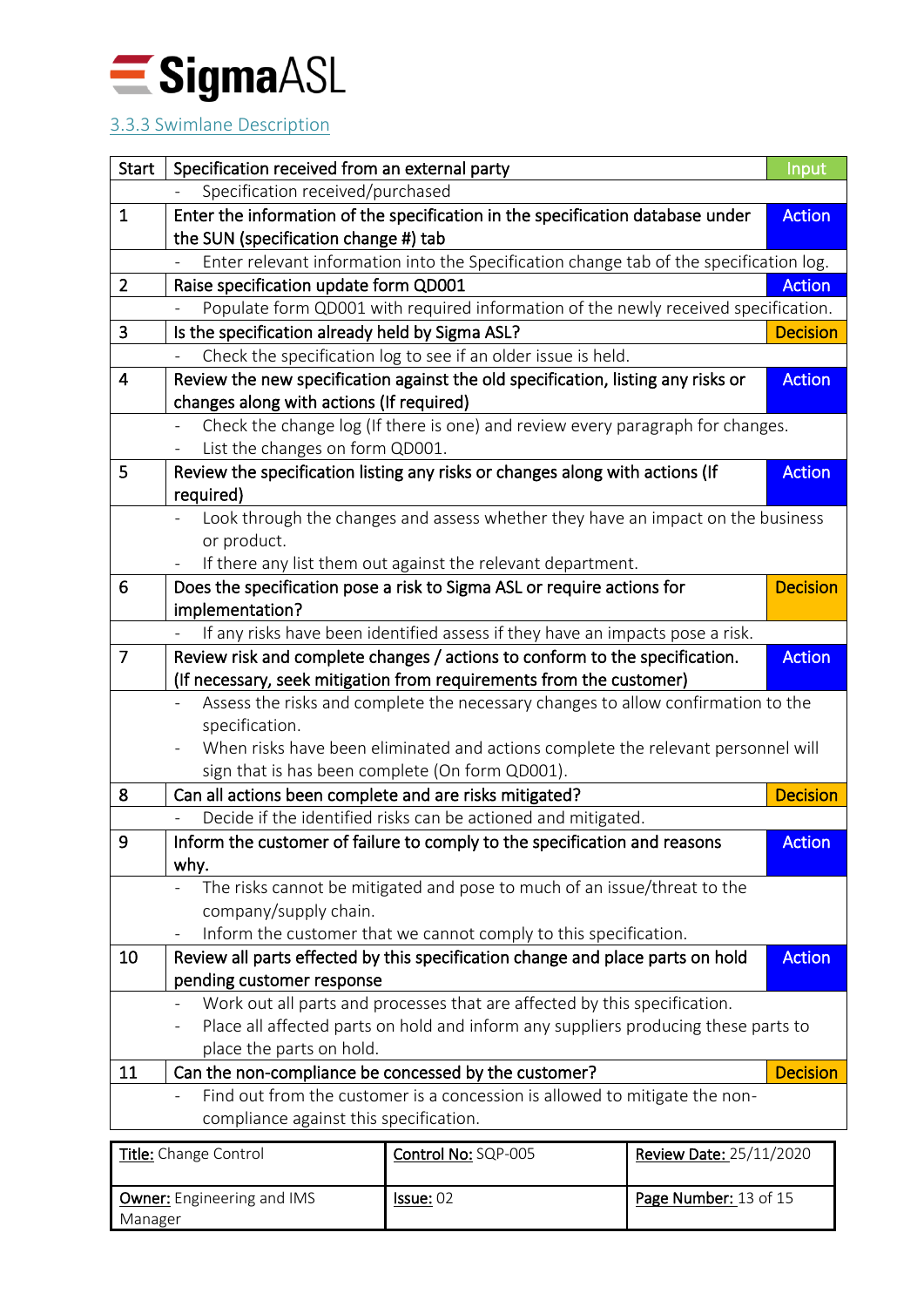$\equiv$  SigmaASL

| 12 | Raise concession / permit request on form QD003 IAW SQP014.                           | <b>Action</b> |
|----|---------------------------------------------------------------------------------------|---------------|
|    | Fill out concession/permit request form QD003.                                        |               |
|    | Send populated concession to relevant person at the customer.                         |               |
| 13 | If possible, flow the specification down to the relevant supply chain. If the         | <b>Action</b> |
|    | transfer of the specification is restricted / licenced to Sigma ASL the supply        |               |
|    | shall just be informed of update and requirement to purchase.                         |               |
|    | If it is a customer specification forward this onto the relevant supplier.            |               |
|    | If it is a purchased national/international specification inform the supplier of the  |               |
|    | update. This cannot be transferred and must be purchased by the supplier              |               |
|    | themselves due to licensing.                                                          |               |
| 14 | Sign off the specification update form, digitally attached to the new                 | <b>Action</b> |
|    | specification and place in the relevant specification folder (If there is a           |               |
|    | previous version archive this) Update Specification log.                              |               |
|    | Relevant personnel to sign off the completed form.                                    |               |
|    | Attach this to the now review specification and file this into the specification log. |               |
| 15 | Specification review complete                                                         | Output        |
|    | Review process is complete.                                                           |               |

## <span id="page-13-0"></span>3.4 Quality documentation changes

## <span id="page-13-1"></span>3.4.1 Quality procedures and work instructions

Changes made to Quality Procedures (QP) and Work Instructions (WI) shall only be carried out by the Sigma ASL Quality Department. This shall be reflected on the ASD.

- 1. To update QP and WI these shall have the necessary changes made by an Approved Person in the ASD.
- 2. These initial changes shall be done in a draft copy of the document.
- 3. The document will then be reviewed by another authorised person and the relevant section of the document will have the issue updated and signed by both the person who made the change and the person as reviewed and accepted it.
- 4. The previous copy shall be placed into archive and replaced with the new issue.
- 5. The issue change shall be recorded within the Specification database.
- 6. The Updated issue of the document will be communicated to the relevant departments and the supply chain (Where applicable). The distribution requirements (Internal, supply chain and website) are shown where applicable in the specification database.

There shall be no hard copies kept of quality procedures and work instructions. If these documents are printed, they shall be endorsed with un-controlled copy.

## <span id="page-13-2"></span>3.4.2 Quality Forms

Changes made to quality forms shall only be carried out by the Sigma ASL quality department. This shall be reflected on the ASD

1. Any person has permission to request changes to relevant Quality Forms.

| Title: Change Control                 | Control No: SQP-005 | <b>Review Date: 25/11/2020</b> |
|---------------------------------------|---------------------|--------------------------------|
| Owner: Engineering and IMS<br>Manager | Is sue: 02          | Page Number: 14 of 15          |